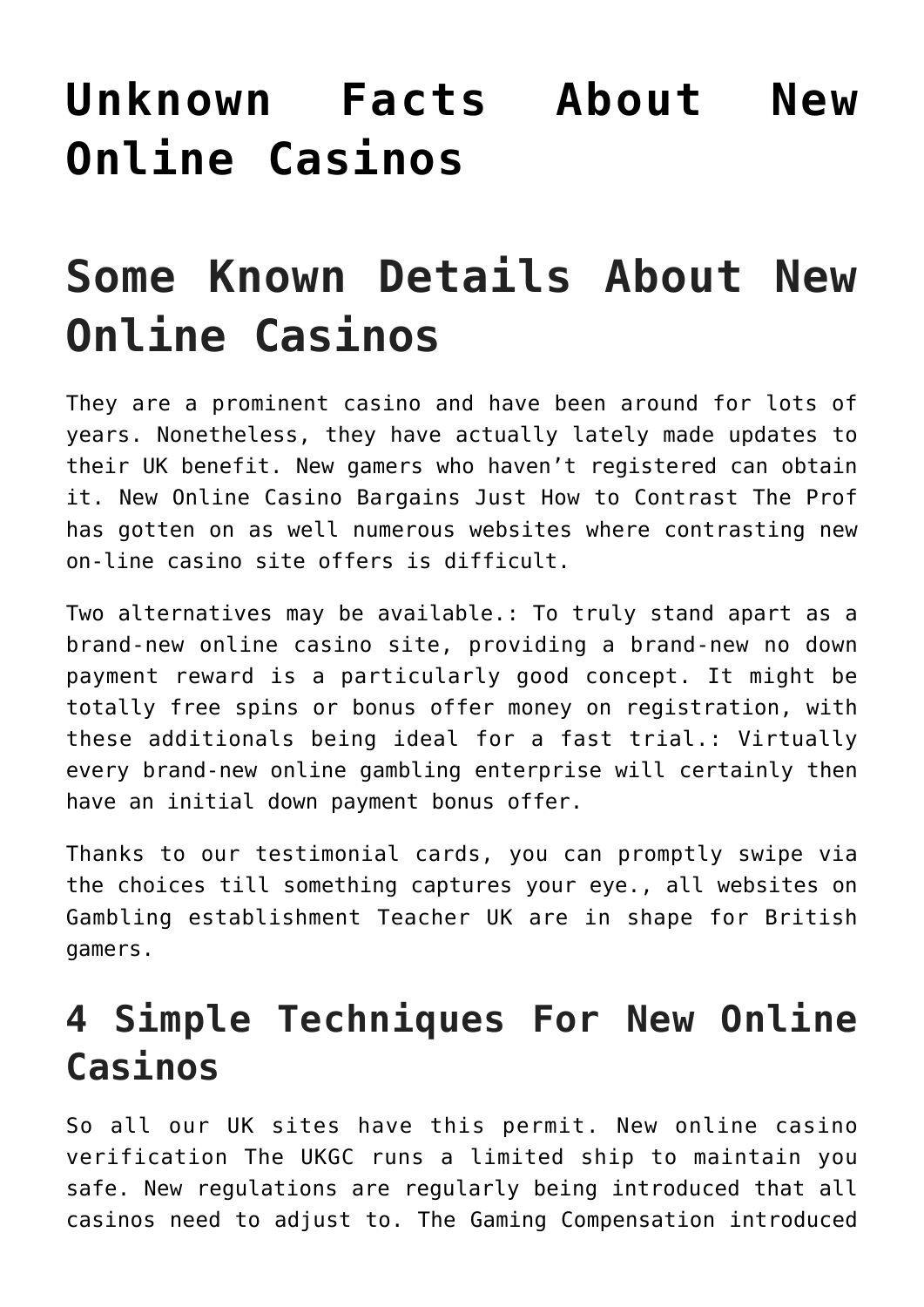that brand-new casinos in 2019 and beyond that operate in the UK should comply with online casino site confirmation UK treatments.

Due to these extra constraints, not every brand-new casino site has the time/resources/features to acquire a UKGC licence and also operate in the nation. This says a whole lot concerning those that do Latest UK online casino sites Are they licensed? Easy! Simply inspect the review card of each site and if they supply a bonus in GBP then you're good to go.

New UK on-line casino site bonus offers Of training course! Your brand-new gambling establishment welcome bonus offer could be various from the remainder of the globe, yet it's still really most likely that one will be supplied to you.

# **How New Online Casinos can Save You Time, Stress, and Money.**

No online casino site is ever before provided at Casino site Teacher without having a gaming certificate which assists to protect gamers in a range of methods. Casino Professor We don't provide every single brand-new website that launches.

Online casino Teacher We don't have a set number of new listings. [http://awazz.net/index.php?qa=user&qa\\_1=inchquilt04](http://awazz.net/index.php) Casino Teacher All the sites at Casino site Teacher have committed evaluations.

Almost weekly are accepting US gamers being released. This is great information for the real money internet gambling establishment world as well as for gamers that love to bet at casino websites. This additionally makes it tough for players to be able to see which new USA online gambling enterprises are legitimate.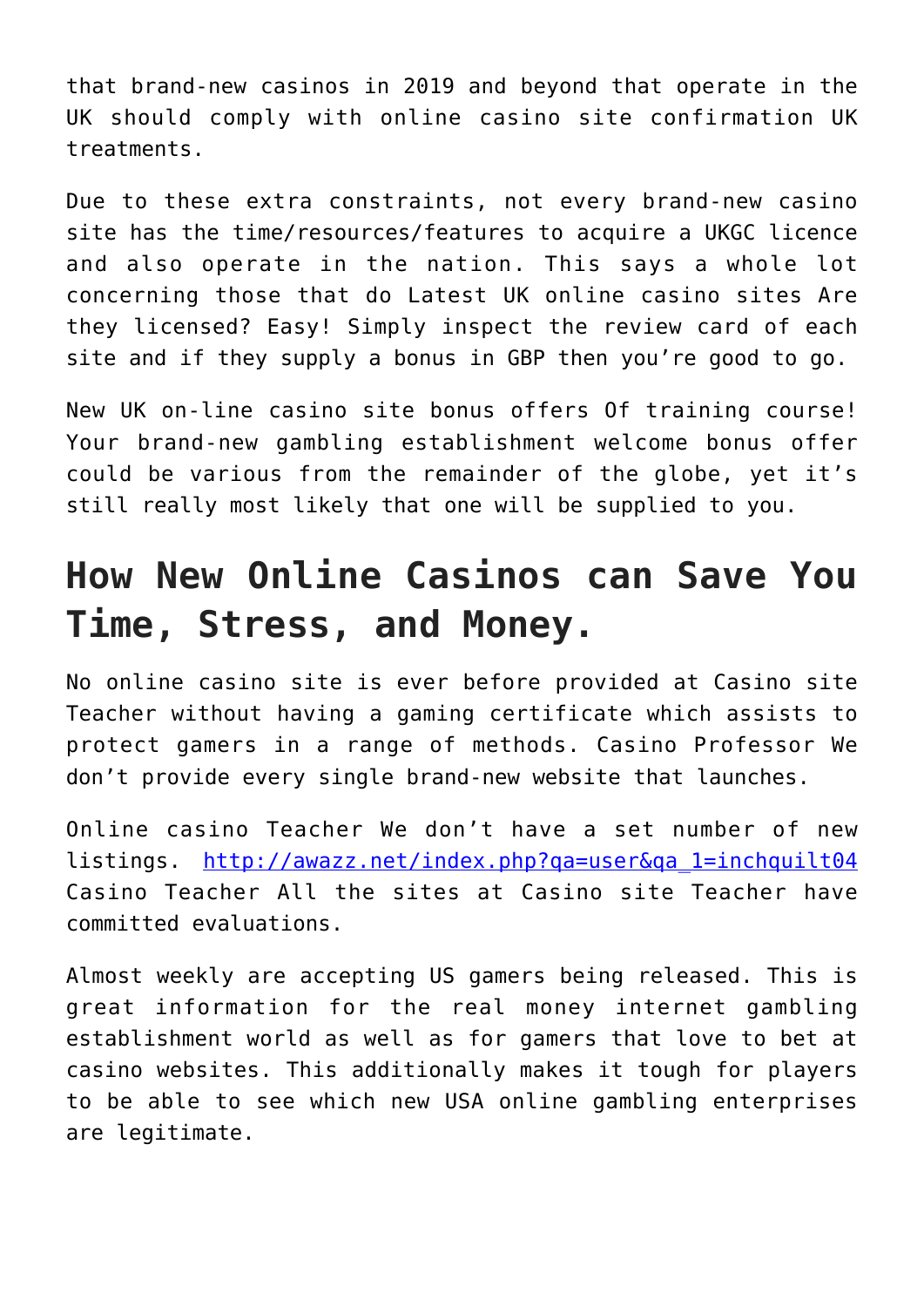# **The Only Guide for New Online Casinos**

Sing up and also get your new player reward. 21% Payout Ranking: 5/5 5,500 BONUS 98. 21% Payment – Score: 5/5 14,000 BENEFIT 97% Payout Score: 4.

22% Payout Score: 4. 25% Payment Rating: 5/5 10,000 BENEFIT 98. 25% Payment – Ranking: 5/5 5,500 BENEFIT 98.

28% Payout – Score: 4. 32% Payout Ranking: 4. 32% Payout – Rating: 4.

## **A Biased View of New Online Casinos**

2/5 500% BENEFIT 98. 78% Payout Rating: 4/5 500% REWARD 98. 78% Payment – Score: 4/5 6,000 REWARD 98.

2/5 250% INCENTIVE 98. 67% Payment Ranking: 4. 1/5 250% PERK 98. 67% Payment – Rating: 4. 1/5 5,000 INCENTIVE 98% Payment Ranking: 4. 6/5 5,000 BONUS OFFER 98% Payout – Rating: 4. 6/5 1,000 REWARD 97. 72% Payout Ranking: 4. 5/5 1,000 PERK 97. 72% Payout – Ranking: 4. 5/5 2,500 BENEFIT 98.

22% Payment – Score: 4. 2/5 2,550 PERK 97% Payout Ranking: 4. 2/5 2,550 REWARD 98% Payment – Rating: 4.

#### **The Single Strategy To Use For New Online Casinos**

4/5 2,500 BONUS OFFER 98. 22% Payment Rating: 4. 2/5 2,500 REWARD 98. 22% Payment – Ranking: 4. 2/5 2,600 BENEFIT 98. 34% Payout Score: 4. 8/5 2,600 REWARD 97. 84% Payment – Rating: 5/5 3,000 BENEFITS 99. 54% Payout Score: 4/5 3,000 REWARDS 99. 54% Payout – Score: 4/5 250% BONUS OFFER 98.

3/5 250% INCENTIVE 98. 86% Payout – Score: 4. 3/5 3,000 INCENTIVE 98. 22% Payment Rating: 5/5 3,000 PERK 98. 22% Payment – Ranking: 5/5 555% PERK 98. 06% Payout Score: 5/5 555% BONUS 98. 06% Payment – Score: 5/5 3,000 BENEFIT 98. 08% Payout Score: 5/5 3,000 BENEFIT 98.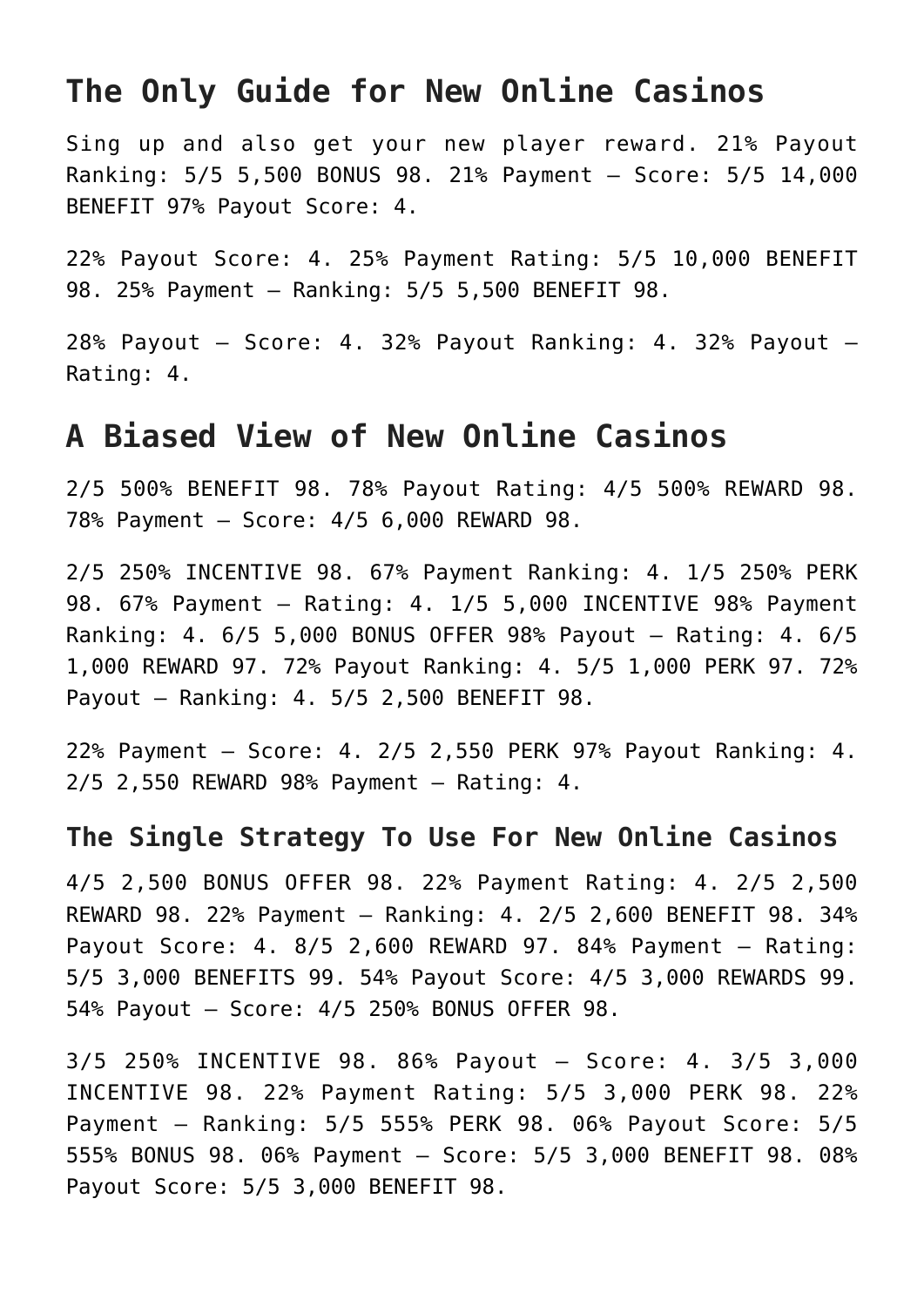06% Payment Rating: 5/5 7,500 REWARD 98. 06% Payment – Ranking: 5/5 7,500 BONUS OFFER 97. 06% Payment Score: 4. 8/5 7,500 BONUS 97. 06% Payment – Rating: 4. 8/5 5,000 REWARD 97. 72% Payout Score: 4. 2/5 5,000 BONUS 97. 72% Payout – Ranking: 4. 2/5 3,000 REWARD 98. 10% Payment Score: 4.

#### **The Ultimate Guide To New Online Casinos**

10% Payout – Ranking: 4. 15% Payment Score: 5/5 4,000 PERK 97. 15% Payment – Score: 5/5 3,000 BENEFIT 98.

77% Payout Ranking: 5/5 350% PERK 98. 77% Payout – Ranking: 4/5 350% INCENTIVE 98. 67% Payout – Ranking: 5/5 3,000 PERK 96% Payout Ranking: 4.

7/5 3,000 BONUS OFFER 98. 00% Payment Score: 5/5 3,000 PERK 98. 00% Payment – Rating: 5/5 1,000 REWARD 97. 43% Payment Rating: 4. 8/5 1,000 BENEFIT 97. 43% Payout – Score: 4. 8/5 200% REWARD 98. 89% Payment Score: 5/5 200% INCENTIVE 98. 89% Payout – Score: 5/5 3,000 PERK 98.

## **Some Known Factual Statements About New Online Casinos**

6/5 3,000 INCENTIVE 98. 22% Payment – Ranking: 4. 6/5 2,000 BENEFIT 98. 22% Payout Rating: 4/5 2,000 PERK 98. 22% Payout – Ranking: 4/5 3,500 BENEFIT 98. 22% Payment Rating: 4. 8/5 3,500 INCENTIVE 98. 22% Payment – Score: 4. 8/5 1,00 REWARD 98. 22% Payment Score: 4. 3/5 1,000 BONUS OFFER 98.

3/5 2,500 INCENTIVE 98. 14% Payment Ranking: 4. 3/5 2,500 PERK 98. 14% Payout – Rating: 4. 3/5 2,500 BONUS OFFER 98. 14% Payout Score: 4. 3/5 2,500 REWARD 98. 14% Payment – Ranking: 4. 3/5 777 INCENTIVE 98. 41% Payout Ranking: 4. 4/5 777 BENEFIT 98. 41% Payout – Score: 4.

71% Payout Ranking: 4. 6/5 250% INCENTIVE 98. 5/5 250% BONUS 98.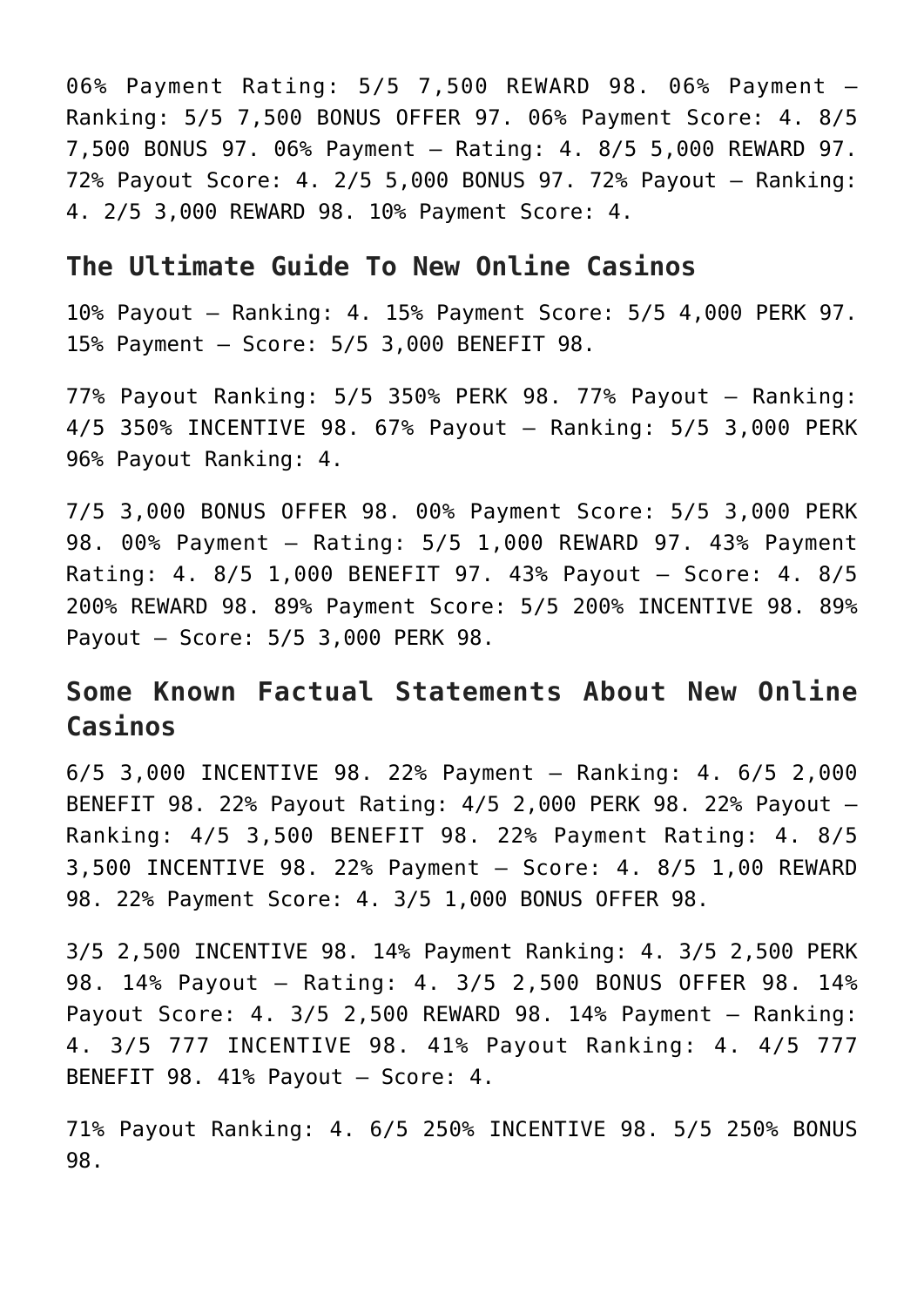#### **New Online Casinos for Dummies**

2/5 2,000 PERK 97. 00% Payment – Score: 4. 2/5 2,250 BONUS OFFER 96. 10% Payment Rating: 4/5 2,250 PERK 96. 10% Payout – Ranking: 4/5 2,220 REWARD 97. 10% Payout Ranking: 4/5 2,220 BONUS 97. 10% Payment – Ranking: 4/5 1,000 PERK 97. 90% Payment Ranking: 4. 3/5 1,000 BONUS 97.

55% Payment Rating: 5/5 3,000 INCENTIVES 99. 55% Payment – Score: 5/5 300% INCENTIVE 98. 15% Payout Score: 5/5 300% INCENTIVE 98.

21% Payment – Ranking: 4. 8/5 300% BONUS 98. 6/5 300% BENEFIT 98.

#### **Get This Report about New Online Casinos**

10% Payment Rating: 5/5 2,000 BONUS OFFER 98. 10% Payout – Ranking: 5/5 9,000 INCENTIVE 98. 47% Payout Score: 5/5 10,000 BONUS 98.

34% Payout Score: 4. 8/5 2,500 BONUS OFFER 98. 34% Payment – Ranking: 5/5 4,000 PERK 98. 22% Payment Rating: 4. 6/5 4,000 BONUS OFFER 98. 22% Payout – Rating: 4. 6/5 250% INCENTIVE 97. 11% Payment Score: 4. 8/5 250% PERK 98. 34% Payment – Ranking: 5/5 2,250 BONUS OFFER 98. 00% Payment Ranking: 4.

80% Payout – Score: 4. 8/5 2,500 BONUS 97. 90% Payment Rating: 4. 9/5 2,500 BONUS OFFER 97. 90% Payment – Rating: 4. 9/5 10,000 REWARD 98. 22% Payment Score: 4. 2/5 10,000 PERK 98. 22% Payout – Ranking: 4. 2/5 10,000 PERK 98. 22% Payout Rating: 4. 2/5 10,000 BONUS OFFER 98.

### **Not known Incorrect Statements About New Online Casinos**

22% Payout Score: 4. 22% Payout – Rating: 4. 22% Payout Ranking: 4.

10% Payout Score: 4. 2/5 3,000 REWARD 97% Payout Rating: 4.